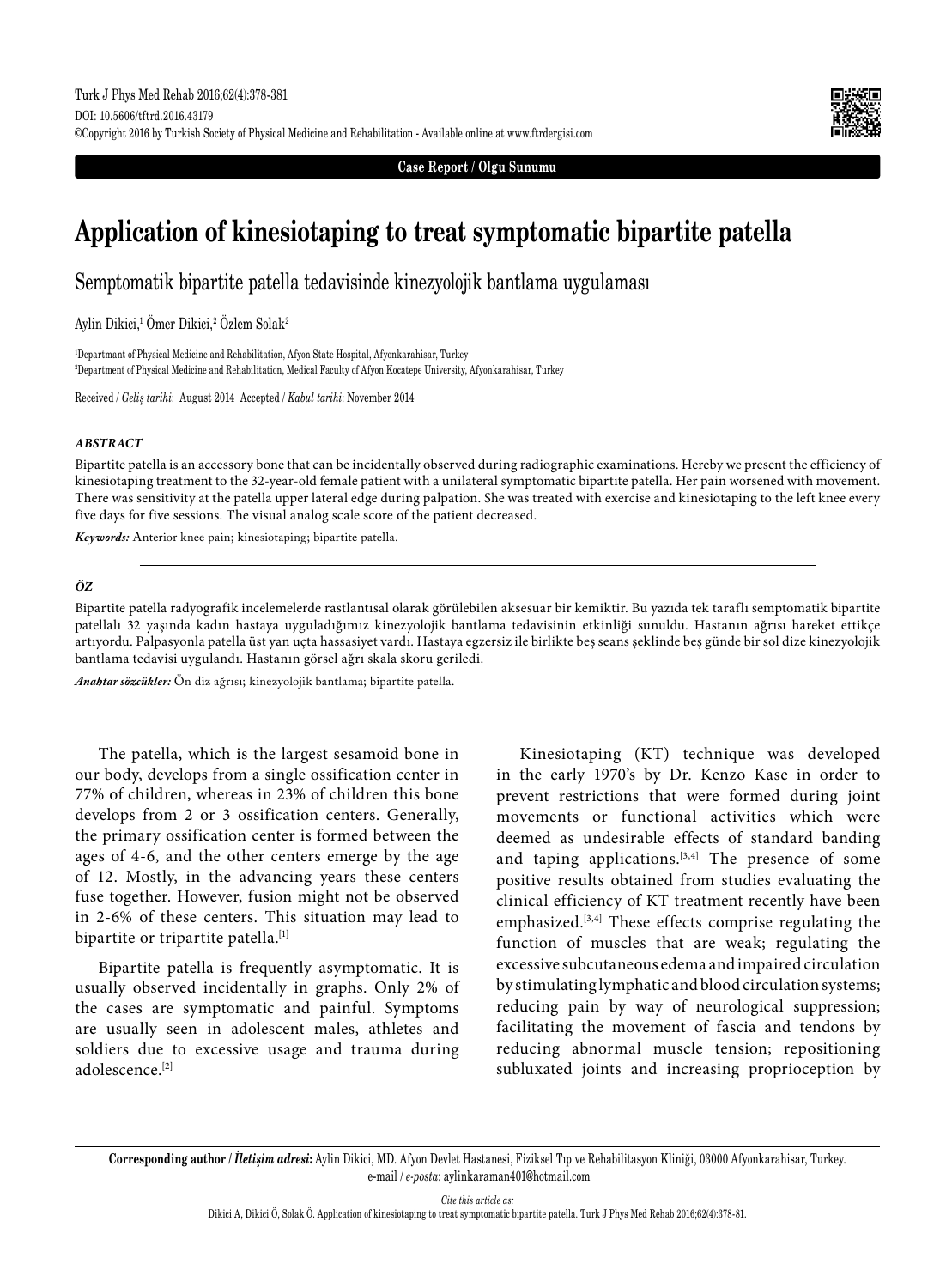

**Figure 1. (a)** Anteroposterior knee and **(b)** skyline patella view of both knees radiograph.

way of cutaneous mechanoreceptors.<sup>[5]</sup> We hereby present the effectiveness of the KT treatment that has been applied to the female patient suffering from symptomatic unilateral bipartite patella.

# **CASE REPORT**

A 32-year-old female patient applied to our polyclinic due to severe left anterior upper knee pain. The pain that the patient has been suffering, was alleviated in the last two months and has since increased even more when the patient knelt down or climbed stairs. The patient did not have a history of trauma. The patient expressed that although she had been taking various non-steroid anti-inflammatory drugs (NSAIDs) for a long period of time, her pain was not reduced. No specific situation was present in her background history. No kind of swelling or deformity was found during physical examination. The passive and active ranges of motions were full. Sensitivity was present at the patella upper lateral edge

during palpation. Specific knee tests such as patellar grind and grating tests were carried out and they were determined to be positive. Ligament laxity tests, meniscus tests and patellar tilt tests were negative. The lower extremity neurologic examination was normal. The laboratory tests such as hemogram, erythrocyte sedimentation rate (ESR), C reactive protein, serum calcium, phosphorus, alkaline phosphatase levels were at normal limits. The anteroposterior knee and skyline patella radiographs have been evaluated and she was diagnosed with type 3 bipartite patella according to Saupe's classification (Figure 1).<sup>[6]</sup> A written informed consent was obtained from the patient.

Functional correction technique was used at the knee region of the patient and two Y tapes were applied as KT treatment. During the first taping, the knee was slightly flexed. The tape was adhered from the quadriceps muscle until the patella upper end with slight flexing. Following this, the knee was flexed maximum and the two ends of the Y tape were



**Figure 2.** Kinesiotape application.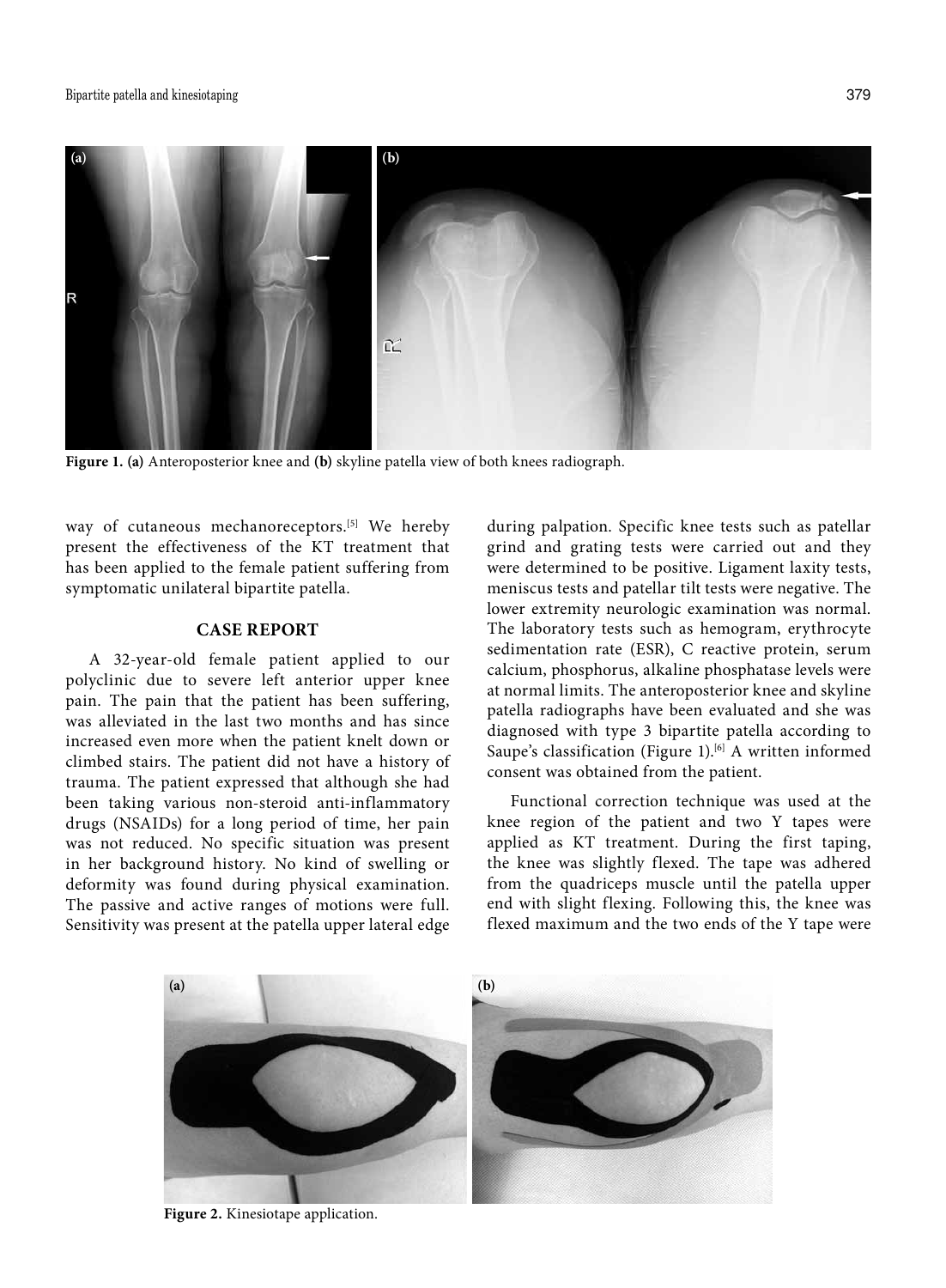inserted from the medial and lateral of the patella with slight stretching and were adhered to the tuberosity tibia without stretching. In the second taping session the knee was brought to slight flexion, and taping was started from the tuberosity tibia and extended to the patella lower end with slight stretching. Following this, the knee was brought to maximum flexion and the medial tape was taped to the vastus lateralis obliquus, and the lateral tape was taped to the vastus lateralis muscle with slight stretching (Figure 2). Additionally, the patient was advised to rest and given an exercise program that contained quadriceps and hamstring stretching exercises, and quadriceps strengthening exercises. Kinesiotaping treatment was applied to the patient every five days for a total of five sessions. During the pain evaluation prior to treatment, the visual analog scale (VAS) score was calculated as 90 mm; whereas after the first session of taping the VAS score was reduced to 0 mm. After the fifth session, she did not feel any pain. The patient was advised to carry on her exercise treatment and was called for a control examination a month later. During the first month examination, the patient informed us that she had slight pain only when she knelt down and she needed to use only an analgesic to relieve such pain. She came to the outpatient clinic for examination on the third month and she claimed that she was pain free.

### **DISCUSSION**

Bipartite patella is usually observed incidentally during radiographic examinations and it has been classified into three types by Saupe: type 1 at the sub polar patella (5%), type 2 at the patella lateral edge (20%), type 3 at the superolateral (75%).<sup>[6]</sup> Although bilateral cases are rarely observed, it is observed nine times more often in men when compared to women. The graph taken of our patient was compliant with type 3, which is the most frequently seen type of bipartite patella (Figure 1).

 It is thought that pain is formed in two ways during symptomatic bipartite patella; which is pain that increases in stages based on activity or sudden pain following trauma.<sup>[7]</sup> The pain is frequently seen at the anterior knee region. It is directly related with kneeling down or sudden flexing movement. Pain could be triggered especially by activities such as climbing stairs, walking or jumping.[1] Our patient's pain was severe especially when she knelt down.

Although the treatment type of symptomatic bipartite patella is chosen according to the anamnesis and clinic of the patient, most of the patients benefit

from conservative treatment. During conservative treatment, the patients are advised to rest, to reduce sport, are given NSAID, corticosteroid injection together with local anesthetics, especially quadriceps and hamstring stretching exercises, physical treatment modalities and dynamic patellar brace treatment. There are studies reporting a decrease in acute knee pain by bracing the knee at 30 degree flexion position due to reducing the retraction effect of the vastus lateralis muscle to the superolateral side.<sup>[8,9]</sup> Despite long-term conservative treatment lasting more than six months, those individuals with resistant or increasing pain, who need to continue their sports activities, and who are severely restricted in their daily activities could be treated surgically. Surgical treatment methods comprise methods such as; painful fragment excision, lateral retinacular relaxation, vastus lateralis relaxation, bone grafting or internal fixation of nongraft patellar fragments.[2,10-12] Our patient had been receiving NSAID treatment for a long-term and her pain had become more severe.

The KT (kinesiotaping technique) was developed in the early 1970s by Dr. Kenzo Kase, who is a Japanese chiropractor and acupuncture specialist. Although standard band and tape applications support joint and muscle structures, they also restrict functional activities and joint motions. Moreover, these taping methods may slow down the healing of the damaged tissue due to their compressive effect on the tissue and do not support deep tissues such as fascia. Whereas KT, is a taping method that has similar flexibility and structural characteristics to human skin and this taping does not restrict the motion of joints.[3] Some kinesiologic tapes can extend up to 140% more than their normal lengths and constant tension is applied to the dermis and it is not possible for classic tapes to stretch.<sup>[13]</sup> This characteristic is especially important in terms of the applicability of KT treatment in young patients and patients with an active life. In the recent years, studies are present showing that KT treatment is an effective method in treating anterior knee pain such as patellofemoral pain syndrome.<sup>[14,15]</sup> For this reason, we treated our patient with a diagnosis of bipartite patella by KT and have observed that it is an effective treatment modality in reducing anterior knee pain in this patient.

In conclusion, KT is an effective method in decreasing anterior knee pain that can be used in symptomatic bipartite patella patients. This treatment could reduce the number of surgical operations in such cases. Moreover, it is more practical in application compared to orthosis and bracing treatments especially